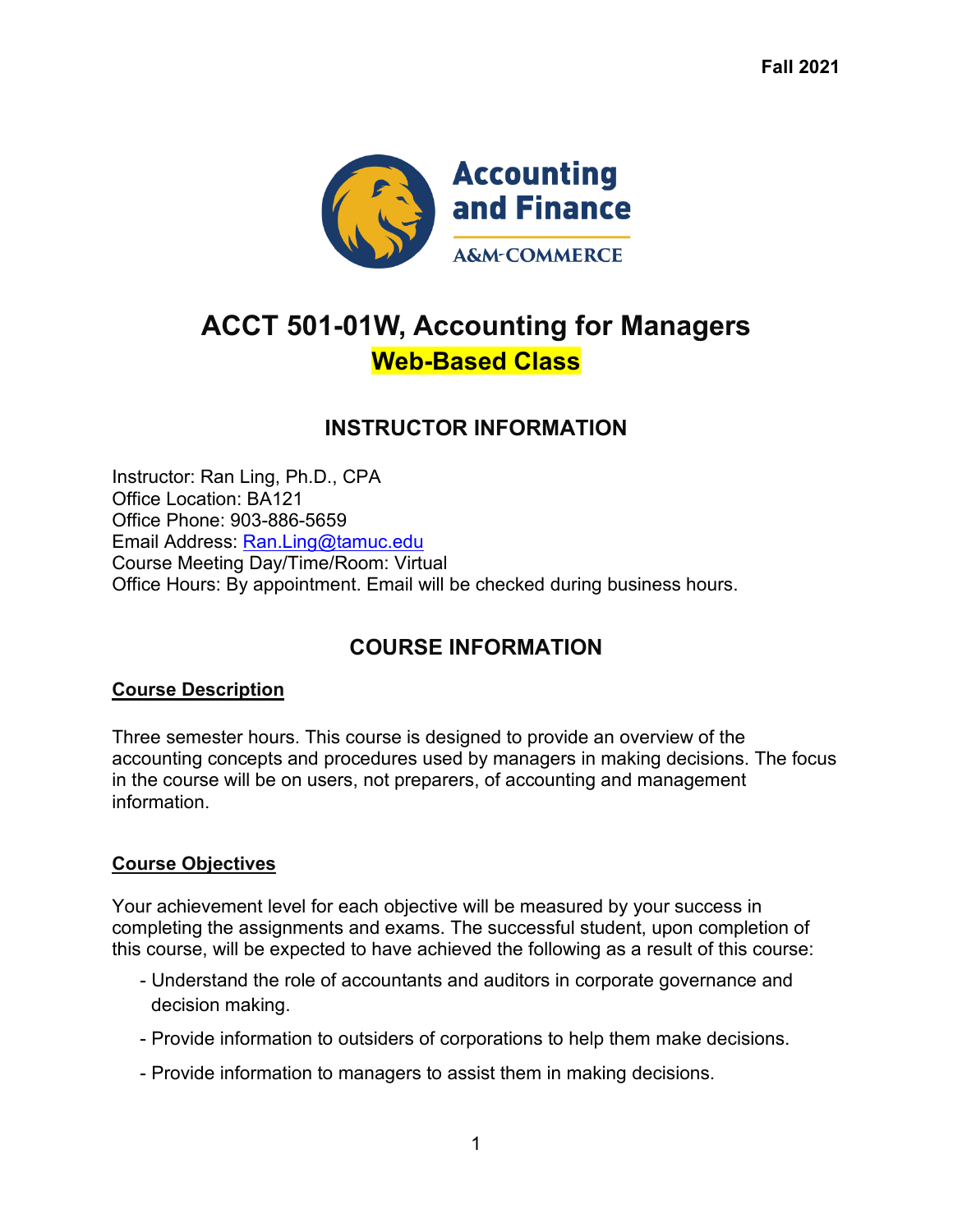### **Required Textbook**

Financial & Managerial Accounting, 8th Edition.

Authors: John Wild, Ken Shaw, Copyright 2019.

**You have the Inclusive Access to eText and Connect through D2L.**



With the Inclusive Access, you will automatically be taken to Connect without having to enter an access code. Follow the instructions called "McGraw-Hill Connect" provided under the "Content" area on D2L.

### **Final Examination for the Master's/Specialist Degree**

All candidates must satisfactorily pass a comprehensive examination covering all the work within their master's/specialist degree programs. The Final Examination report for the Master's/Specialist Degree is submitted to The Graduate School at least three weeks prior to graduation.

### **CPA Exam Candidates - State of Texas**

Candidates who desire to sit for the CPA in Texas must meet the following educational criteria:

- Complete the electronic fingerprint process for a background check of the criminal history files of the Texas Department of Public Safety (DPS) and the Federal Bureau of Investigation (FBI).
- Hold a baccalaureate or higher [degree](https://www.tsbpa.texas.gov/exam-qualification/education-degrees.html) from a board-recognized United States college or university, or an equivalent degree as determined by board rule from an institution of higher education in another country.
- Complete 150 semester hours or quarter-hour equivalents of college credit.
- Complete 30 semester hours or quarter-hour equivalents of upper level [accounting courses](https://www.tsbpa.texas.gov/exam-qualification/education-accounting-courses.html) from a board-recognized college or university. Within the coursework [two-semester hours of accounting or tax research and analysis are](https://www.tsbpa.texas.gov/pdffiles/accounting-courses.pdf)  [required](https://www.tsbpa.texas.gov/pdffiles/accounting-courses.pdf) .
- Complete 24 semester hours or quarter-hour equivalents of upper level related [business courses.](https://www.tsbpa.texas.gov/exam-qualification/education-business-courses.html) Within the coursework [two-semester hours of accounting or](https://www.tsbpa.texas.gov/pdffiles/accounting-courses.pdf)  [business communications are required](https://www.tsbpa.texas.gov/pdffiles/accounting-courses.pdf) .
- Complete a 3-semester-hour [Board-approved ethics course.](https://www.tsbpa.texas.gov/exam-qualification/education-ethics-courses.html)

The first step to determine your eligibility to take the CPA exam is to submit an [Application of Intent.](https://www.tsbpa.texas.gov/forms/individuals-wo-uniform.html) For more information visit Exam/Qualification on the State Board's website: <http://www.tsbpa.state.tx.us/>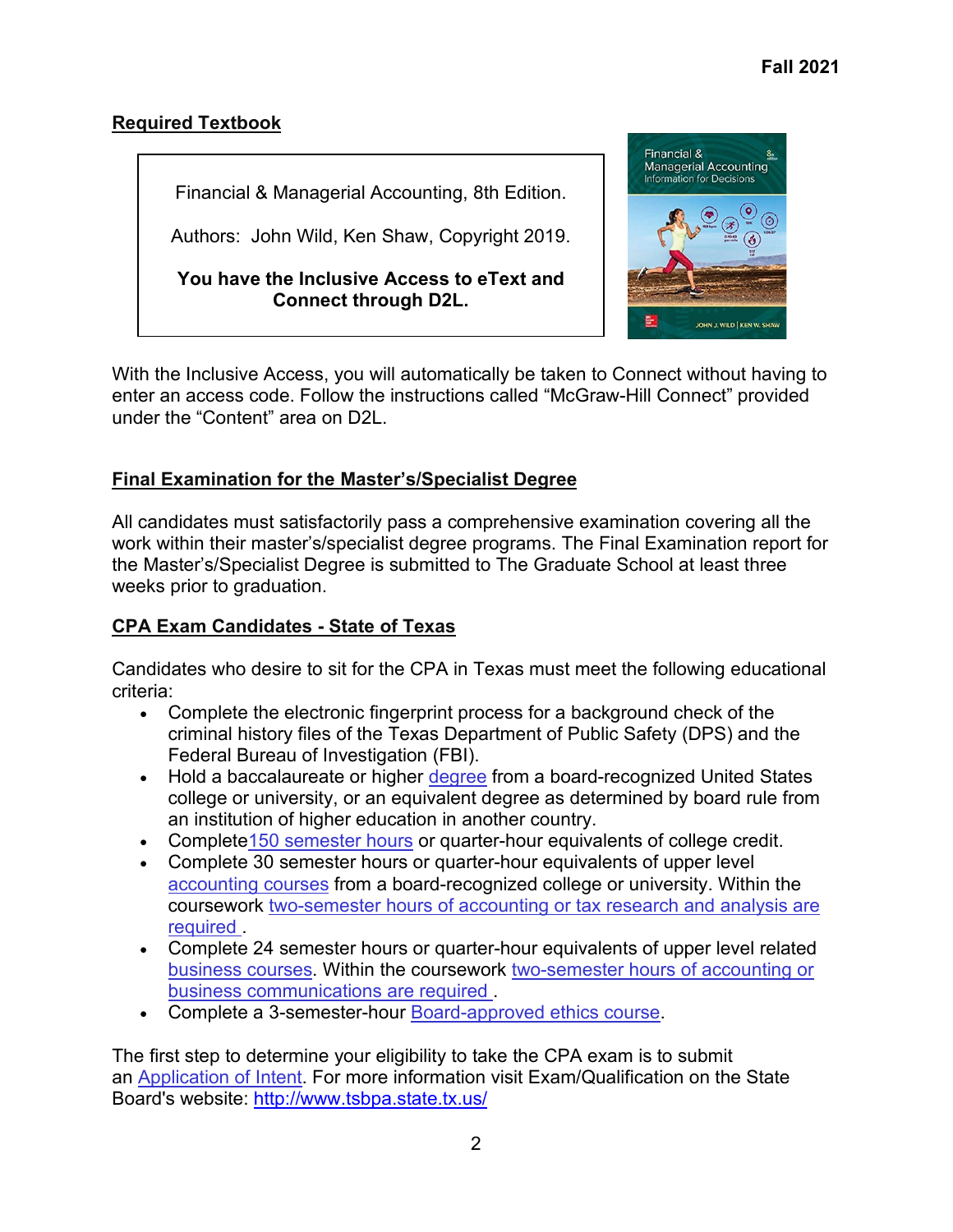# **COURSE REQUIREMENTS**

### **Course Communication**

All students must use their MyLeo accounts when corresponding with professors. Please include the course number "**ACCT 501**" in the subject line of the email message. Email will be checked during business hours. If you do not hear from me during the specified time, assume I did not receive your email and contact me again. The professor is NOT responsible for any technical difficulties experienced during the course. You should check D2L regularly for announcements and other information.

### **Class Policies**

The class will be conducted online. Reading the material is required. Repetition is how this material is learned. The assignments will force repetition and therefore, assist in absorbing the material. Although many of the issues included in the readings will be covered in the class lectures, all the areas covered in the readings will not be part of class presentation. Be prepared to discuss and/or ask questions about the material assigned for each chapter.

Fair and ethical behavior: Please refrain from requesting special exceptions or that rules be "bent" for your situation. All students will be treated and graded with equality and fairness. The course grade will reflect only the points earned during the semester.

### **Student Responsibilities**

Student success is most effective when you take responsibility for your own learning. What you end up getting out of this course is based upon your commitment to mastering the material and completing assignments and readings on-time. My role as a teacher is to facilitate your learning process. Each student is required to:

- 1. Read assigned material on schedule
- 2. Prepare diligently for class assignments and examinations
- 3. Accomplish all assignments on time
- 4. Respect the learning environment by being prepared

### **Tips for Success in the Course**

Due to the large number of topics covered, there is a high demand of time and effort in this course. **This course moves very quickly,** and you must be willing to put in serious time and effort in order to take advantage of this. Students are expected to pace their learning according to the posted course assignments.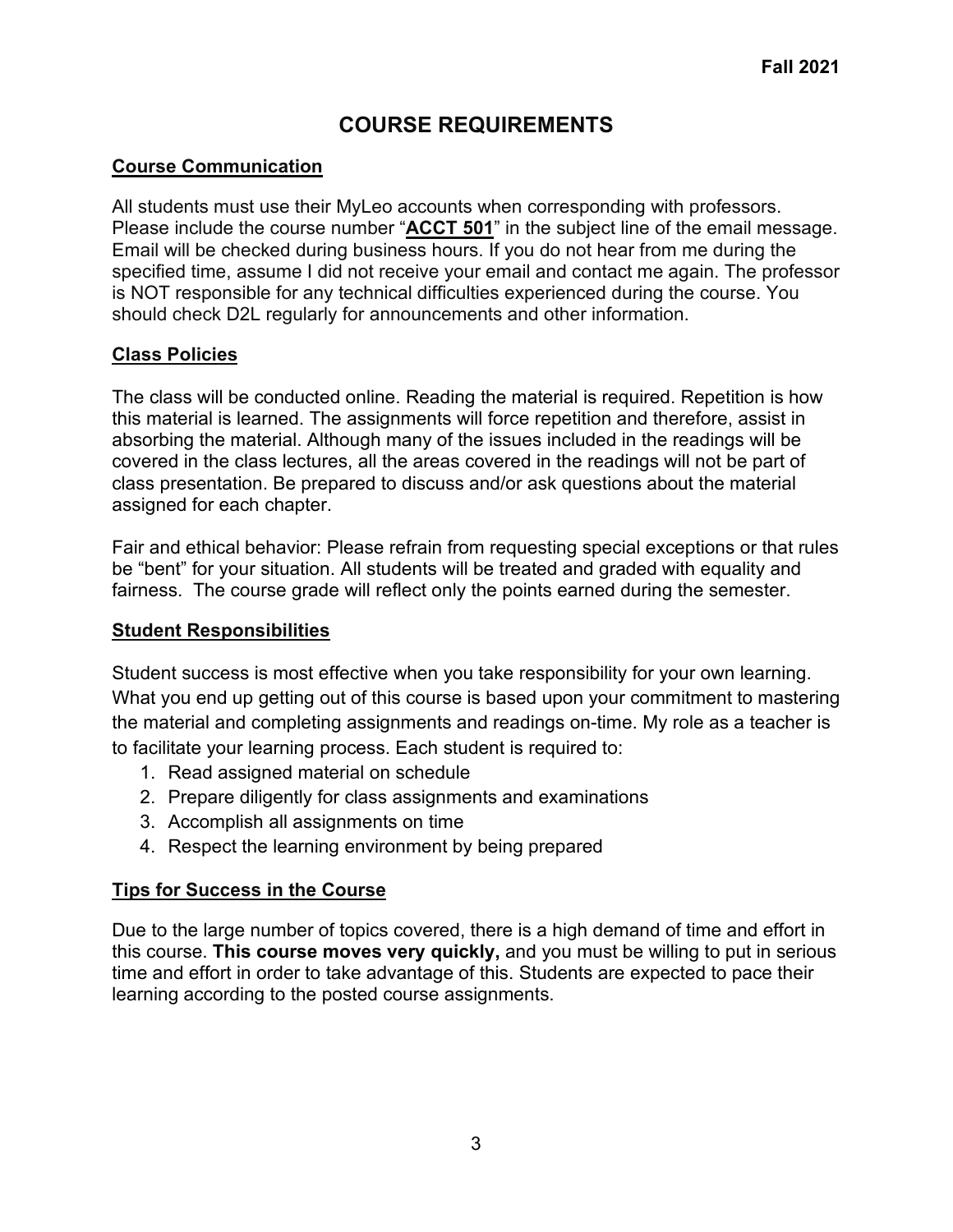| <b>Course Requirements</b> | <b>Points</b> |
|----------------------------|---------------|
| <b>Chapter Homework</b>    | 150           |
| <b>Chapter Quizzes</b>     | 100           |
| Exams                      | 300           |
| <b>Total</b>               | 550           |

# **GRADING**

Grading scale: A = 90%-100%, B = 80%-89%, C = 70%-79%, D = 60%-69%, and F = <60%. Your grade will be based on the activities above and weighted accordingly.

**Cheating will not be tolerated. Anyone caught cheating will receive a zero on that test or assignment and will be subject to academic sanction.**

### **ASSESSMENTS**

Accounting is a very challenging topic and requires much practice. The weekly assignment on Connect is a key part of this course and critical to your success.

#### **Homework**

Homework will be assigned for each chapter on Connect so that you may reinforce the concepts learned. Homework assignments are due by **9:00pm** on **Sunday** of that week. They have no time limit and **two** attempts. The lowest homework grade will be dropped.

### **Quizzes**

There will be chapter quizzes to test your knowledge on the concepts being reviewed in Connect. These quizzes are due on each **Sunday** at midnight. They will have a duration of 60 minutes and **one** attempt. The lowest post-quiz grade will be dropped.

### **Exams**

Three exams will be given during the semester. The exams will cover specific chapters as we cover the material during the semester and will be taken online in Connect.

Make-up exams will be considered only under extenuating circumstances. You will be **required to provide** proof of the extenuating circumstance in order to be approved for a make-up exam. The following are considered extenuating circumstances: hospitalization, medical emergency, physical injury or death of an immediate family member. Make-up exams will be scheduled within three days of approval.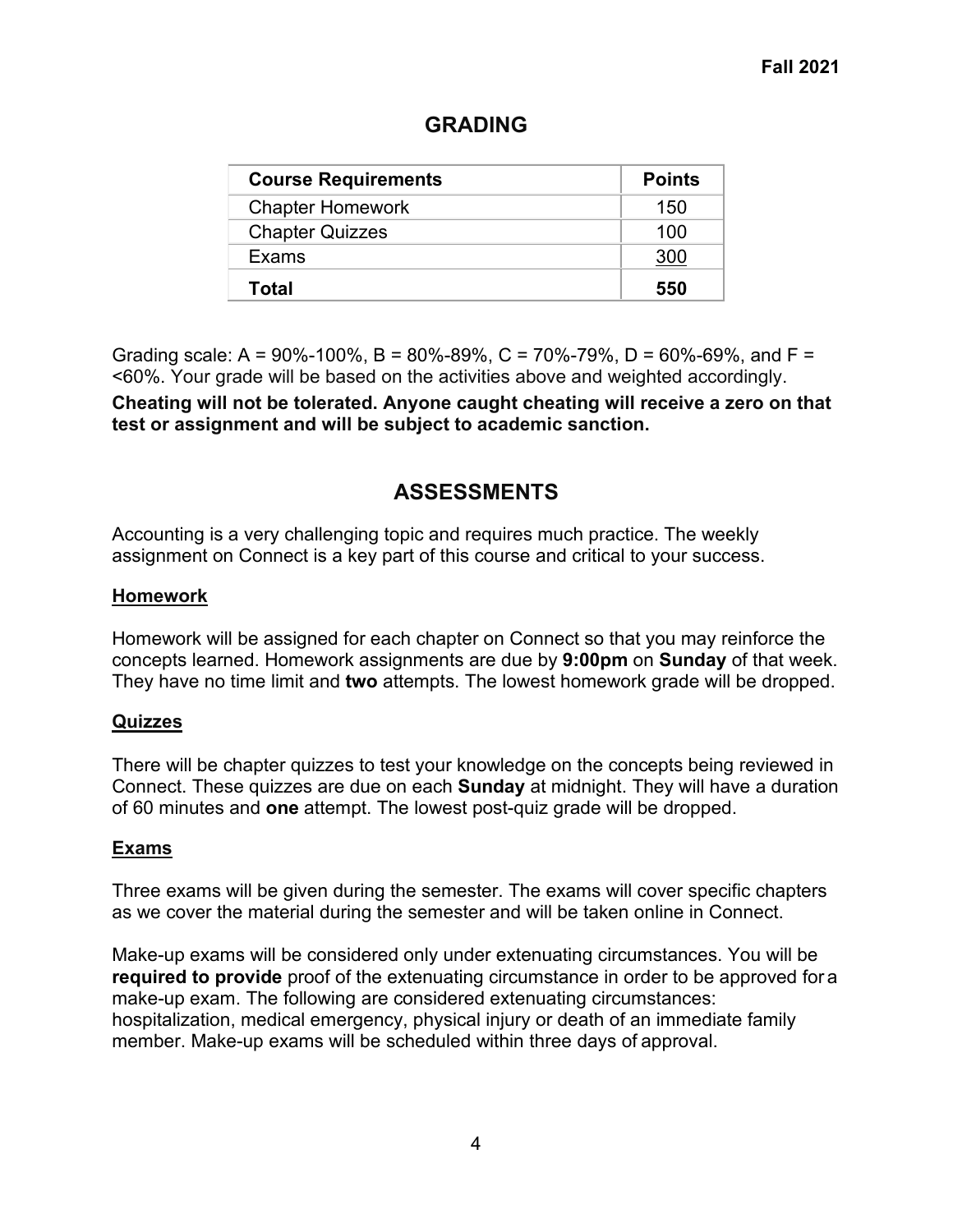### **Academic Honesty Policy Form**

All students must follow and conform to the University policy on Academic Dishonesty. A copy of this will be available in the D2L course contents. All students are required to sign and return the form to the instructor. Failure to submit a signed Academic Dishonesty Policy form will result in a **50-point decrease** in the course grade.

## **COURSE OUTLINE / CALENDAR**

| <b>CHAPTER AND TOPIC</b>                                        | <b>DUE DATES</b>                      |
|-----------------------------------------------------------------|---------------------------------------|
| <b>Chapter 1 Accounting in Business</b>                         | Sep 05, 2021                          |
| <b>Chapter 2 Accounting for Business Transactions</b>           | Sep 12, 2021                          |
| <b>Chapter 3 Adjusting Accounts for Financial Statements</b>    | Sep 19, 2021                          |
| <b>Chapter 4 Accounting for Merchandising Operations</b>        | Sep 26, 2021                          |
| Chapter 5 Inventories and Cost of Sales                         | Oct 03, 2021                          |
| <b>Exam #1</b> (Chapters $1 - 5$ )                              | <b>Available Oct 3 - Oct 10, 2021</b> |
|                                                                 |                                       |
| Chapter 6 Cash, Fraud and Internal Control                      | Oct 10, 2021                          |
| <b>Chapter 7 Accounting for Receivables</b>                     | Oct 17, 2021                          |
| Chapter 8 Accounting for Long-term Assets                       | Oct 24, 2021                          |
| <b>Chapter 9 Accounting for Current Liabilities</b>             | Oct 31, 2021                          |
| <b>Chapter 10 Accounting for Long-Term Liabilities</b>          | Oct 31, 2021                          |
| <b>Chapter 11 Corporate Reporting and Analysis</b>              | Nov 07, 2021                          |
| <b>Exam #2 (Chapters 6 - 11)</b>                                | Available Nov 7 - Nov 14, 2021        |
| <b>Chapter 12 Reporting Cash Flows</b>                          | Nov 14, 2021                          |
| <b>Chapter 14 Managerial Accounting Concepts and Principles</b> | Nov 21, 2021                          |
| <b>Thanksgiving Break</b>                                       | Nov 25 - 26, 2021                     |
| Chapter 15 Job Order Costing                                    | Nov 28, 2021                          |
| <b>Chapter 16 Process Costing</b>                               | Dec 05, 2021                          |
| Chapter 18 Cost Behavior and Cost-Volume-Profit analysis        | Dec 12, 2021                          |
| <b>Exam #3</b> (Chapters 12, 14 – 16, 18)                       | Available Dec 12 - Dec 17, 2021       |

**Note**: This syllabus is subject to change as needed to meet the objectives of the course or to aid in course administration at the discretion of the instructor.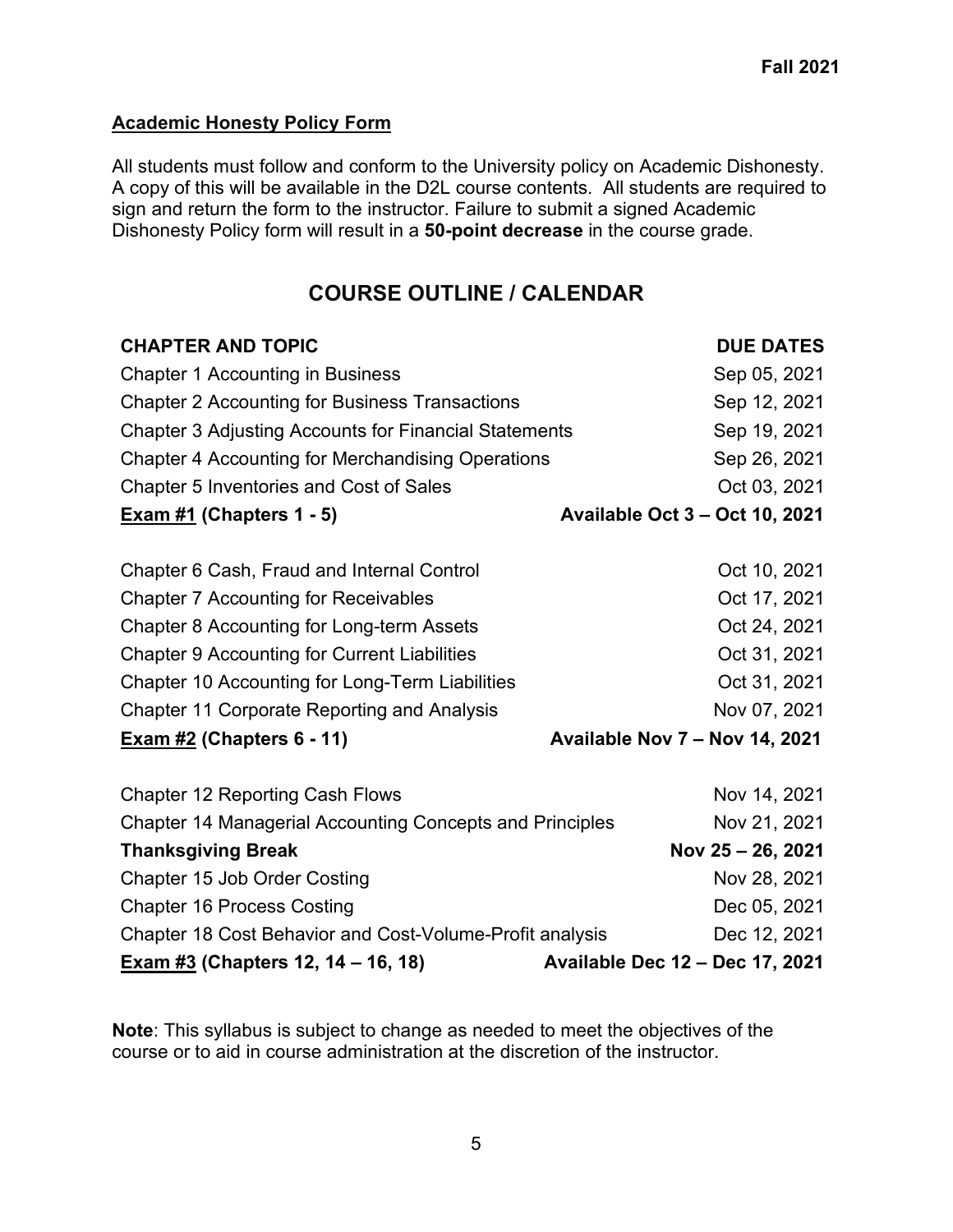### **COURSE AND UNIVERSITY PROCEDURES/POLICIES**

### **Students with Disabilities-- ADA Statement**

The Americans with Disabilities Act (ADA) is a federal anti-discrimination statute that provides comprehensive civil rights protection for persons with disabilities. Among other things, this legislation requires that all students with disabilities be guaranteed a learning environment that provides for reasonable accommodation of their disabilities. If you have a disability requiring an accommodation, please contact:

#### **Office of Student Disability Resources and Services**

Texas A&M University-Commerce Gee Library- Room 162 Phone (903) 886-5150 or (903) 886-5835 Fax (903) 468-8148 Email: [studentdisabilityservices@tamuc.edu](mailto:studentdisabilityservices@tamuc.edu)

**The Counseling Center at A&M-Commerce, located in the Halladay Building, Room 203, offers counseling services, educational programming, and connection to community resources for students. Students have 24/7 access to the Counseling Center's crisis assessment services by calling 903-886-5145. For more information regarding Counseling Center events and confidential services, please visit [www.tamuc.edu/counsel](http://www.tamuc.edu/counsel)**

### **Academic Integrity**

Integrity is the hallmark of the accounting profession and will be stressed throughout the course. Any type of student breach of ethics, including but not limited to: illegal activity, dishonest conduct, cheating, plagiarism, or collusion, will result in failure of assignment or exam (F) and/or further academic sanction (i.e. failure of course (F), dismissal from class and/or referral to Dean of the College of Business and Technology. All students are required to read, sign and submit the Academic Honesty Policy form via the drop box the first week of class.

Students at Texas A&M University-Commerce are expected to maintain high standards of integrity and honesty in all of their scholastic work. For more details and the definition of academic dishonesty see the following procedures: [Graduate Student Academic Dishonesty 13.99.99.R0.10](http://www.tamuc.edu/aboutUs/policiesProceduresStandardsStatements/rulesProcedures/13students/graduate/13.99.99.R0.10GraduateStudentAcademicDishonesty.pdf) [http://www.tamuc.edu/aboutUs/policiesProceduresStandardsStatements/rulesProcedur](http://www.tamuc.edu/aboutUs/policiesProceduresStandardsStatements/rulesProcedures/13students/graduate/13.99.99.R0.10GraduateStudentAcademicDishonesty.pdf) [es/13students/graduate/13.99.99.R0.10GraduateStudentAcademicDishonesty.pdf](http://www.tamuc.edu/aboutUs/policiesProceduresStandardsStatements/rulesProcedures/13students/graduate/13.99.99.R0.10GraduateStudentAcademicDishonesty.pdf)

### **Student Conduct**